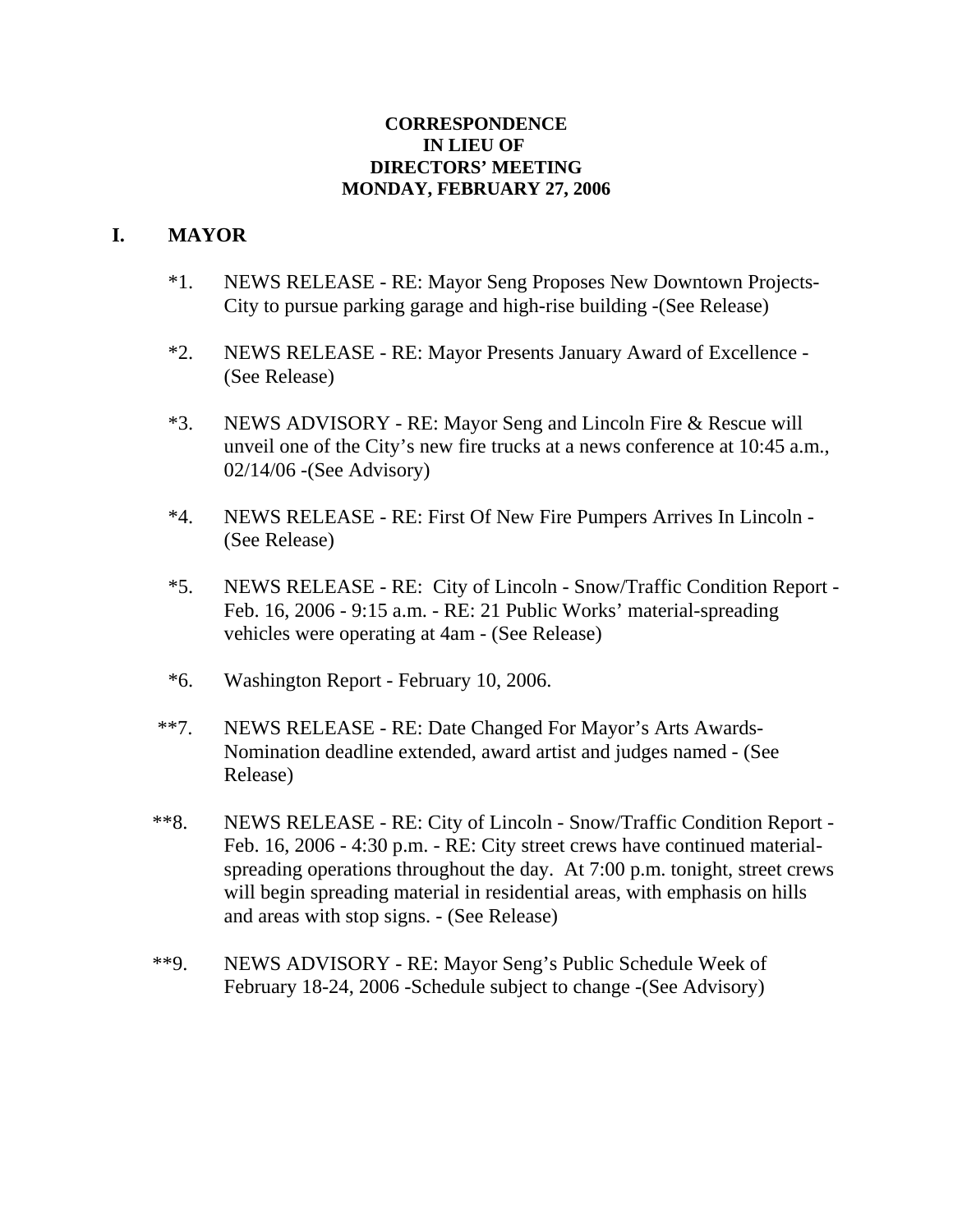- \*\*10. NEWS ADVISORY RE: Mayor Coleen Seng and Brandt Excavating will begin the demolition of the former Misle building on the south side of "O" Street between  $48<sup>th</sup>$  & 50<sup>th</sup> & the redevelopment of the area -at 10:00 a.m. Feb.  $21^{st}$  -(See Advisory)
- \*\*11. NEWS RELEASE RE: Demolition Begins At  $48<sup>th</sup> \& ^{\circ}$  "O" South Redevelopment-Public invited to open house tonight on street project for the area -(See Release)
- \*\*12. NEWS ADVISORY RE: Mayor Seng will have a news conference to discuss local planning under way in preparation for a possible flu pandemic at 2:00 p.m., 02/22/06 -(See Advisory)
- \*\*13. NEWS RELEASE RE: Local Agencies Prepare For Possible Flu Pandemic -(See Release)
- \*\*14. NEWS RELEASE RE: Public Invited To Open Houses On Roadway Safety Projects -(See Release)
- \*\*15. NEWS ADVISORY RE: Lane Closures Begin Thursday On  $48<sup>th</sup> \& ^{\circ}$ "R" Streets -(See Advisory)
- \*\*16. Washington Report February 17, 2006.

## **II. DIRECTORS**

#### **EMERGENCY MANAGEMENT**

\*1. Response Letter from Doug Ahlberg to Danny Walker - RE: Emergency Shelters -(See Material)

#### **FINANCE/BUDGET**

\*\*1. Material from Steve Hubka - RE: February Sales Tax -(See Material)

#### **FINANCE/CITY TREASURER**

\*1. Monthly City Cash Report & Pledged Collateral Statement for January 2006 - (See Report)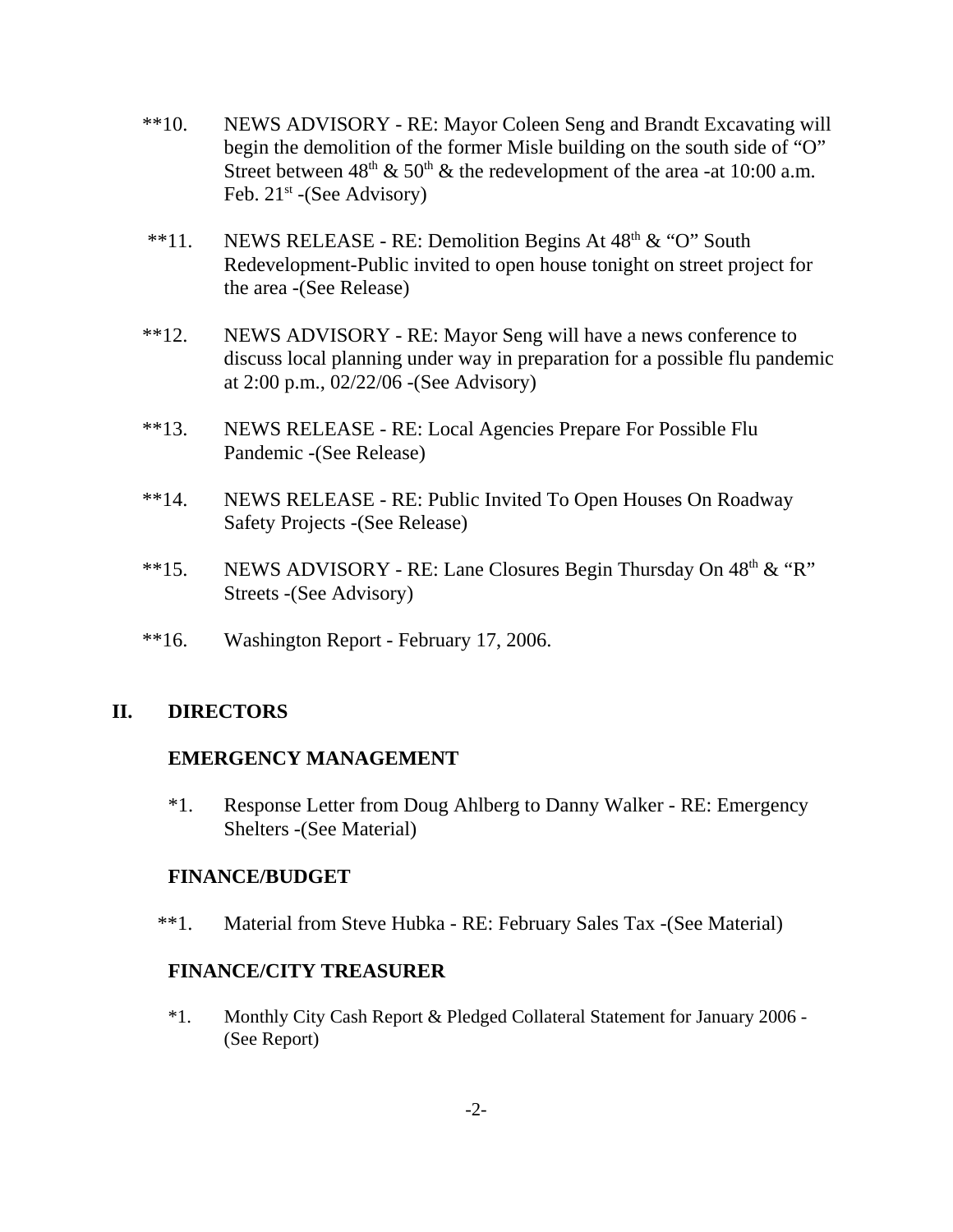## **HEALTH**

- \*1. Physician Advisory from Bruce Dart RE: Bordetella Pertussis -(See Advisory)
- \*2. NEWS RELEASE RE: Lincoln-Lancaster County Environmental Awards Nominations Sought -(See Release)

## **LAW DEPARTMENT**

\*1. Response E-Mail from Dana Roper, City Attorney to Steve Wolsleger - RE: Amendment to Chapter 8.22 which pertains to littering -(See E-Mail)

## **PLANNING**

\*1. E-Mail from Marvin Krout, Planning Director - RE: Development codes - (See E-Mail)

## **PLANNING COMMISSION FINAL ACTION.....**

- \*\*1. Special Permit #06004 (Early Childhood Care Facility-North  $73<sup>rd</sup>$  Street & Logan Avenue) Resolution No. PC-00979.
- \*\*2. Special Permit #06005 (Dwellings on third floor at 1401 O Street) Resolution No. PC-00978.
- \*\*3. Special Permit #06003 (Expand a nonstandard single-family dwelling at 5800 Pine Lake Road) Resolution No. PC-00977.
- \*\*4. Preliminary Plat No. 04030 Jensen Park Estates (South 84<sup>th</sup> Street and Yankee Hill Road) Resolution No. PC-00980.

#### **PUBLIC WORKS & UTILITIES**

- \*1. Draft Media Release RE: Open House Planned On Safety Project For S. 56<sup>th</sup> Street from Linden St. To Quail Ridge Rd. -(See Release)
- \*2. Draft Media Release RE: Open House Planned On Safety Project For Vine Street From  $35<sup>th</sup>$  Street To  $44<sup>th</sup>$  Street -(See Release)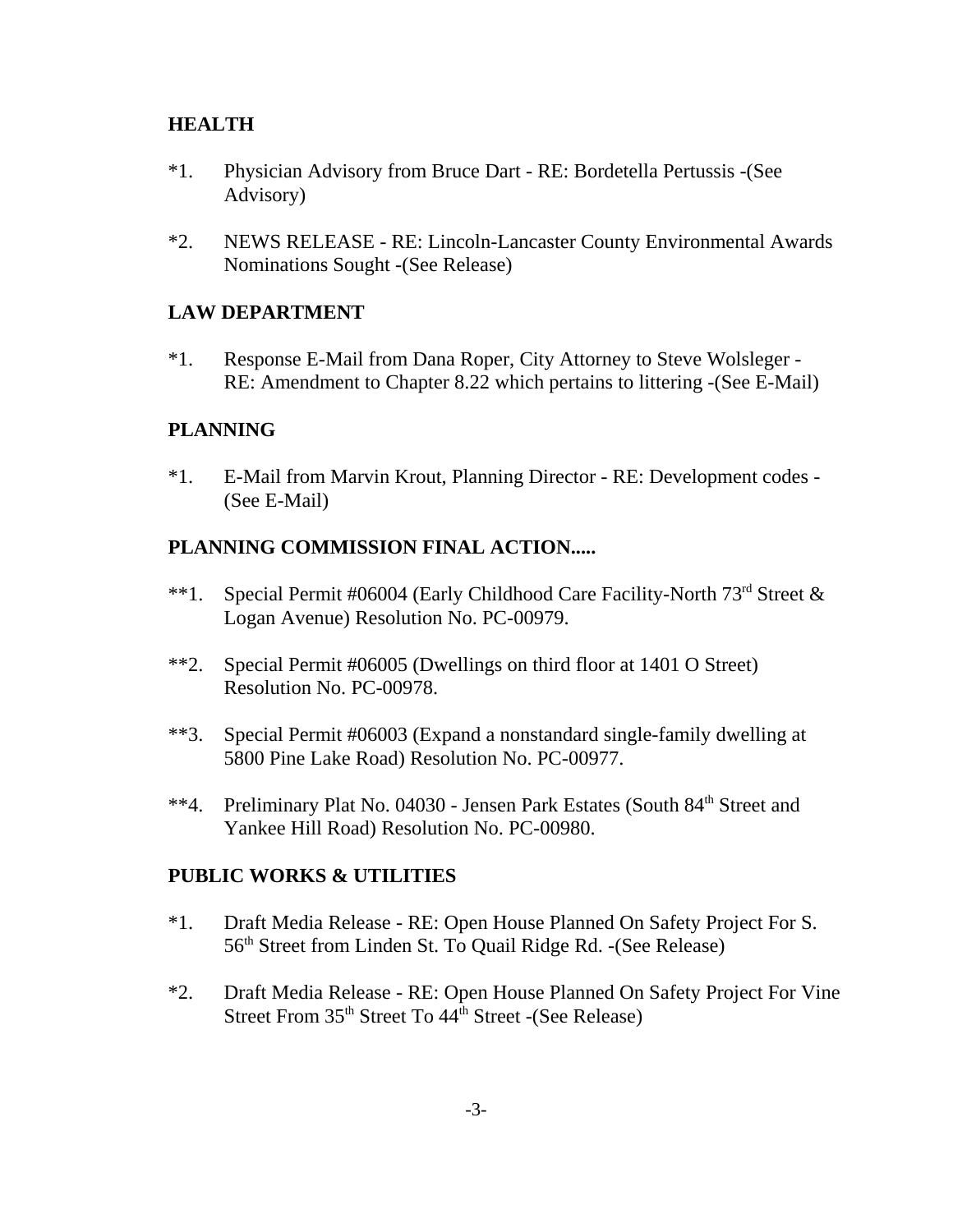## **URBAN DEVELOPMENT**

\*1. Letter, Amendment, & Map from Marc Wullschleger - RE: West O Redevelopment Plan -(See Material)

# **WOMEN'S COMMISSION**

\*1. NEWS RELEASE - RE: Women'S Commission Honors Award Recipients- "Weaving Women's Voices" pays tribute to annual award winners in saluting of International Women's Day -(See Release)

# **III. CITY CLERK**

- \*1. Response E-Mail from City Clerk Joan Ross to Steve Wolsleger RE: Amendment to Chapter 8.22 which pertains to littering -(See E-Mail)
- \*\*2. Letter from Donald H. Bowman, Attorneys At Law RE: Items 35 & 36- Resolution of Intent to Create Downtown Business Management Districts - (See Letter)

# **IV. COUNCIL**

# **A. COUNCIL REQUESTS/CORRESPONDENCE -**

## **JON CAMP -**

- \*1. E-Mail Response from Jon Camp to Maurice Baker RE: Litter Ordinance (See E-Mail)
- \*2. E-Mail Response from Jon Camp to Derek Buckley RE: Flyer Ordinance Concerns -(See E-Mail)
- \*3. E-Mail Response from Jon Camp to Marc Schniederjans RE: The Mayor's proposed plan to tear down the Starship movie theater & other small businesses to build a new big building -(See E-Mail)
- \*\*4. E-Mail from Bob Goemann sent to Jon Camp RE: New Arena -(See E-Mail)